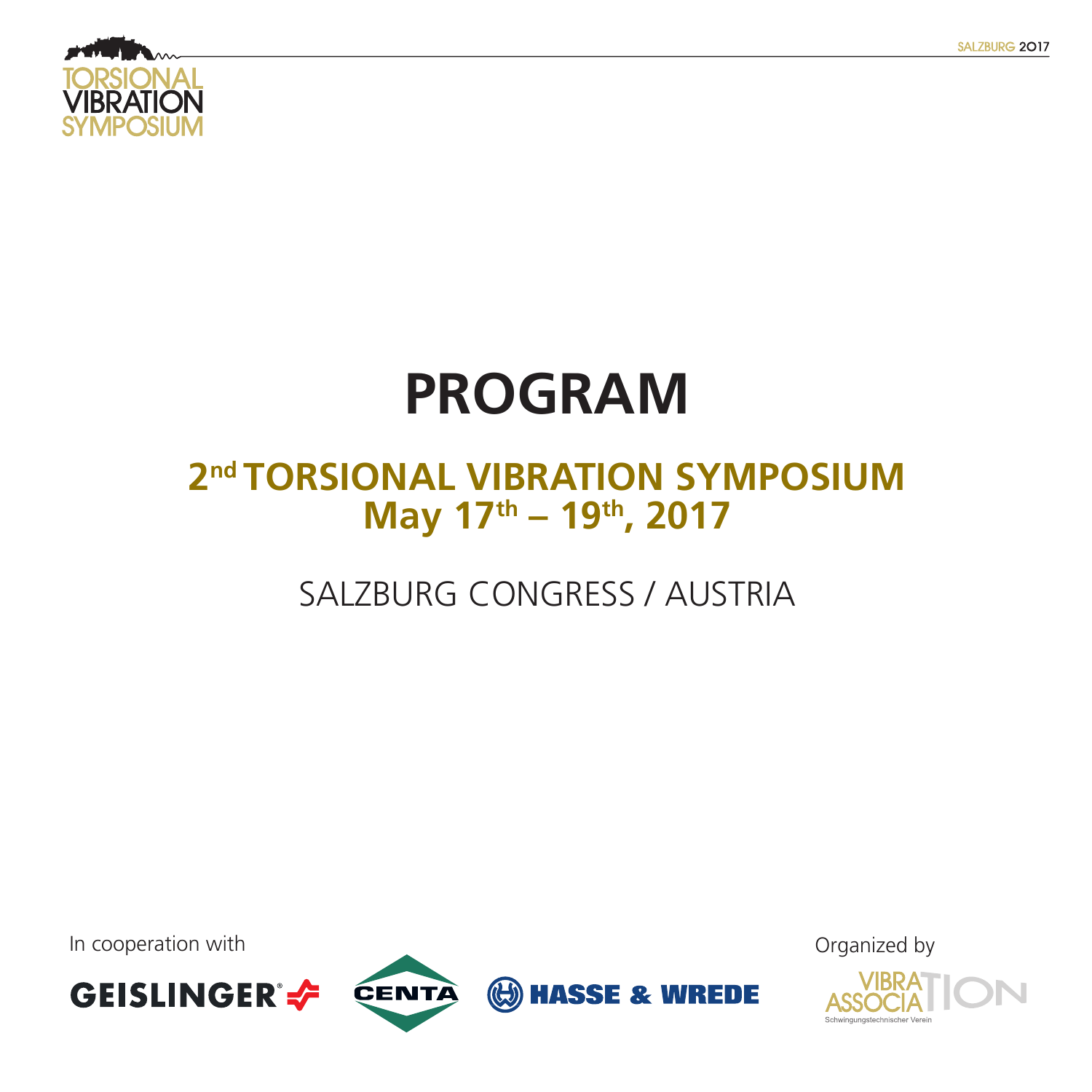#### Wednesday: May 17<sup>th</sup>, 2017

| 16:00 | Salzburg City Tour (not included in the Symposium fee / Price: EUR 18,-)                                                                                                                                                                                         |                                                                                                                                                                                 |  |  |
|-------|------------------------------------------------------------------------------------------------------------------------------------------------------------------------------------------------------------------------------------------------------------------|---------------------------------------------------------------------------------------------------------------------------------------------------------------------------------|--|--|
| 18:00 | <b>WELCOME RECEPTION, Restaurant M32</b>                                                                                                                                                                                                                         |                                                                                                                                                                                 |  |  |
|       | Thursday: May 18th, 2017                                                                                                                                                                                                                                         |                                                                                                                                                                                 |  |  |
| 8:00  | <b>Registration opens</b>                                                                                                                                                                                                                                        |                                                                                                                                                                                 |  |  |
| 09:30 | Opening                                                                                                                                                                                                                                                          |                                                                                                                                                                                 |  |  |
| 09:45 | <b>KEYNOTE: Prof. Stefan Pischinger, FEV</b><br>President & CEO, FEV Group Holding GmbH<br>Head of VKA - Institute for Combustion Engines, RWTH Aachen, Germany<br>Torsional vibration in powertrains as a challenge for performance and a driver for innovation |                                                                                                                                                                                 |  |  |
| 10:30 | Coffee break                                                                                                                                                                                                                                                     |                                                                                                                                                                                 |  |  |
|       | <b>Session 1A:</b><br><b>Marine Propulsion - Responding to the latest Challenges</b>                                                                                                                                                                             | <b>Session 1B:</b><br><b>Simulation based System Design</b>                                                                                                                     |  |  |
| 10:45 | Passing time through the barred speed range and fatigue<br>life time of propulsion shafting<br>S. Persson<br>MAN                                                                                                                                                 | Firing order selection for commercial engines with FEV<br>virtual engine<br>K. Buczek, S. Lauer<br><b>FEV GmbH</b>                                                              |  |  |
| 11:10 | Torsional loads during passage of barred speed ranges<br>in 2-stroke marine installations: Aspects of simulation,<br>estimation and evaluation<br>H. Keller<br>Winterthur Gas & Diesel Ltd.                                                                      | Effect of engine ignition timing on crankshaft torsional<br>vibrations<br>F. Bianciardi, K. Janssens<br>Siemens / LMS                                                           |  |  |
| 11:35 | Comparison of measured torsional stress and excitation<br>for steady state condition and transient condition<br>A. Yamada,<br>Mitsui Engineering & Shipbuilding Co., Ltd.                                                                                        | Real time & system simulation of large engine applications<br>as a valuable contribution to CAE tasks concerning vibra-<br>tions and durability<br>R. Strasser<br>AVL List GmbH |  |  |
| 12:00 | Lunch                                                                                                                                                                                                                                                            |                                                                                                                                                                                 |  |  |
|       | <b>Session 2A:</b><br><b>Marine Propulsion - Design and Development</b>                                                                                                                                                                                          | <b>Session 2B:</b><br><b>Noise and Vibration</b>                                                                                                                                |  |  |
| 13:00 | Application of high strength steel to intermediate shaft<br>and its effect on torsional vibration characteristic of<br>shafting<br>M. Ota, Y. Iguchi, T. Ikegami, T. Arikawa, H. Takaoka, F. Tamura,<br>Y. Hanawa, N. Fujitsuna<br>Kobe Steel, LTD.              | Transient closed loop simulations as tool for analyzing noise<br>in drive trains<br>H. Brandtstädter, L. Hübner<br>Siemens AG                                                   |  |  |
| 13:25 | Consequence of detailed modelling into shaft perfor-<br>mance prediction and system understanding in lateral<br>M. Zeid.<br>Caterpillar Propulsion                                                                                                               | Vibration isolation of heavy machinery<br>M. Heger, L. Kurtze<br>Renk AG, Geislinger GmbH                                                                                       |  |  |
| 13:50 | Engine x-mode vibration due to 2nd node torsional vibra-<br>tion on two stroke low speed diesel engines<br>D. Lee, J. Kim, J. Kim, R. D. Barro,<br>Mokpo National Maritime University                                                                            | <b>Torsional vibrations of inequidistant gears</b><br>P. Neubauer, J. Bös, T. Melz<br>SAM, Technische Universität Darmstadt                                                     |  |  |

**Torson** isolation for automotive clutch dampers **using anti-resonance**

Voo Korea

**Simulation and measurement of turbo-generator low pressure stage torsional vibration mode assembled by disc shrink fits**

ne Universität Stuttgart

**Equivalent modeling of torsional vibration dampers in frequency and in time domain for a smooth transition between concept and design phases** 

In, Th. Resch, O. Knaus, Th. Philipp, **GmbH and AVL Deutschland GmbH** 

**Transient and steady state torsional vibration analysis of large bore diesel engines**

ert, P. Böhm, U. Waldenmaier sel Turbo SE, Augsburg

### **Notation - Active and passive Reduction**

pt design of a rotational energy harvesting vibraorber

| 14:15 | Coffee break                                                                                                                                                                 |                                                                               |
|-------|------------------------------------------------------------------------------------------------------------------------------------------------------------------------------|-------------------------------------------------------------------------------|
|       | <b>Session 3A:</b><br><b>Marine Propulsion - Navigating in Ice Conditions</b>                                                                                                | <b>Session 3B:</b><br><b>Simulation</b>                                       |
| 14:40 | Fidelity of shaft models exposed to impact torque<br>D. Polic, H. Piehl, E. Pedersen,<br>Norwegian University of Science and Technology Trondheim                            | <b>Simulation</b><br>pressure sta<br>shrink fits<br>L. Gaul<br>Technische U   |
| 15:05 | Ice induced propulsion shafting torsional vibration analy-<br>sis issues and case studies<br>Y. Batrak,<br><b>SKF</b>                                                        | <b>Equivalent</b><br>frequency a<br>tween cond<br>T. Parikyan,<br>AVL List Gm |
| 15:30 | Proposal for the assessment of the ice loads based on<br>IACS/FSICR on the highly flexible rubber coupling<br>M. Dylla, D. Hilbk, R. Bauermeister<br><b>VULKAN Couplings</b> | <b>Transient a</b><br>large bore<br>M. Taubert,<br><b>MAN Diesel</b>          |
| 15:55 | Simulation of ice induced torsional vibrations on azimuth<br>thruster<br>B. Schlecht, M. Kostial<br>Technische Universität Dresden                                           |                                                                               |
| 16:20 | Coffee break                                                                                                                                                                 |                                                                               |
|       | <b>Session 4A:</b><br><b>System Parameter Identification</b>                                                                                                                 | <b>Session 4B:</b><br><b>Noise and \</b>                                      |
| 16:45 | Measurement of hydrodynamic moment of inertia and<br>damping of propellers<br>P. Orthmann<br>MAN Diesel & Turbo                                                              | A concept o<br>tion absorb<br>S. Perfetto, I<br>Fraunhofer I                  |
| 17:10 | Operational modal analysis for assessment of damping in<br>marine propulsion systems<br>P. Carden<br>Lloyd's Register Marine & Offshore                                      | <b>Torsional vi</b><br>using anti-<br>Kim, Gi-Woo<br>Nat Univ Ko              |

S. Perfetto, F. Infante, S. Herold, D. Mayer Fraunhofer Institute LBF, Darmstadt

| 17:10 | Operational modal analysis for assessment of damping in<br>marine propulsion systems<br>P. Carden<br>Lloyd's Register Marine & Offshore                                                         | Torsion<br>using a<br>Kim, Gi-<br>Nat. Uni |
|-------|-------------------------------------------------------------------------------------------------------------------------------------------------------------------------------------------------|--------------------------------------------|
| 17:35 | Determination of model parameters for torsional vibra-<br>tion models of drivetrains by system measurements<br>B. Juretzki, F. Andary, M. Wegerhoff, G. Jacobs<br><b>RWTH Aachen University</b> |                                            |
| 18:00 | End of Thursday's sessions                                                                                                                                                                      |                                            |
| 19:00 | Transfer from Salzburg Congress to Gala Dinner                                                                                                                                                  |                                            |
| 20:00 | <b>GALA DINNER, Kavalierhaus Klessheim</b>                                                                                                                                                      |                                            |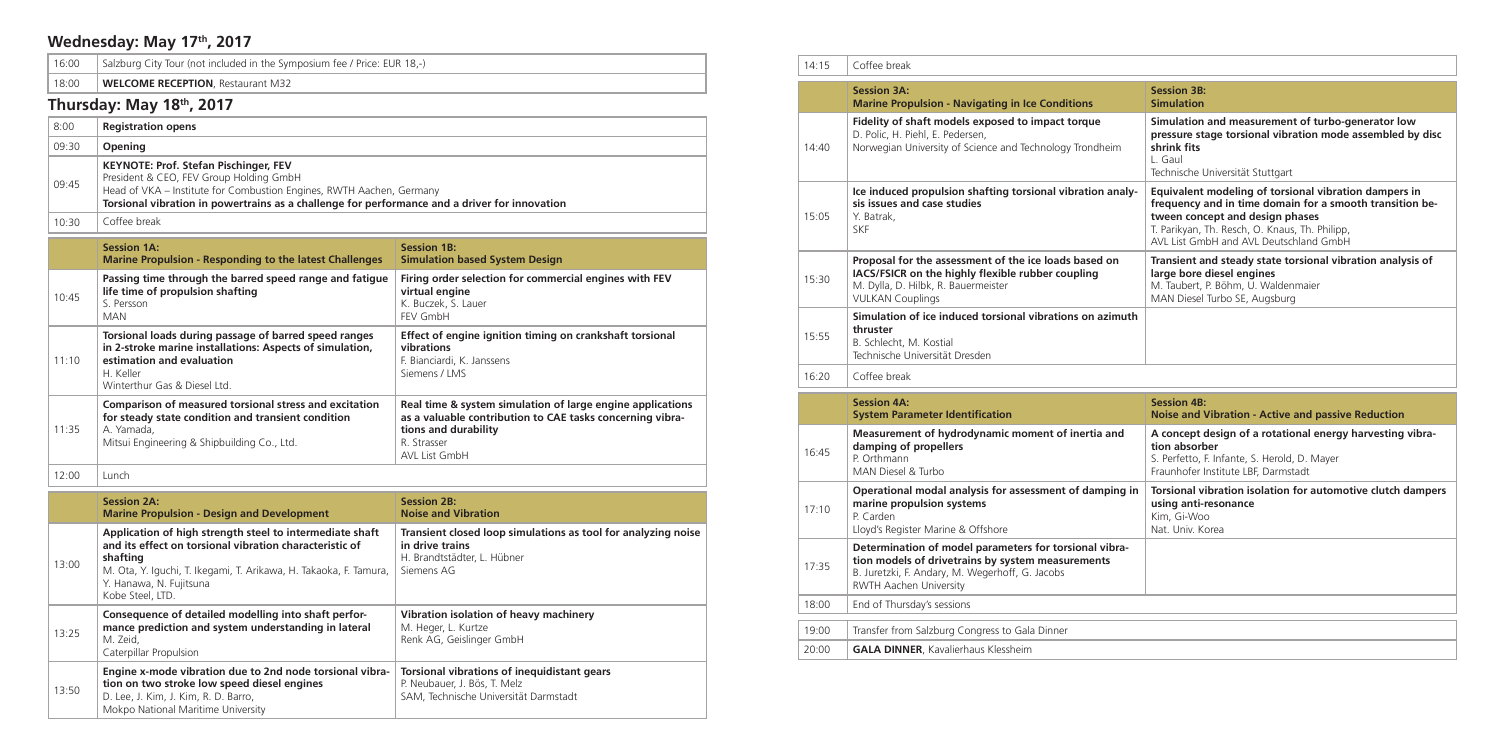#### **Friday: May 19th, 2017**

| 8:30  | <b>Registration opens</b>                                                                                                                                                                    |                                                                                                                                                                                                    |
|-------|----------------------------------------------------------------------------------------------------------------------------------------------------------------------------------------------|----------------------------------------------------------------------------------------------------------------------------------------------------------------------------------------------------|
|       | <b>Session 5A:</b><br><b>Powertrain Components - Elastic Couplings</b>                                                                                                                       | <b>Session 5B:</b><br><b>Measurement and Monitoring</b>                                                                                                                                            |
| 9:00  | Dynamic torsional stiffness of superelastic couplings un-<br>der the influence of preload, amplitude, and frequency<br>M. Hasan, R. Zadoks<br>Centa Antriebe Kirschey GmbH, Caterpillar Inc. | Torsional vibration measurement and model-based monitor-<br>ing in todays reality of power generation business<br>M. Golebiowski<br>GE Power Steam Power Systems                                   |
| 9:25  | Torsional vibration calculations of rubber couplings by a<br>master curve model<br>D. Hochlenert, M. Schuchardt<br>MTU Friedrichshafen GmbH                                                  | Torsional vibration excitation using axial shaker to deter-<br>mine dynamic properties of elastomeric flexible couplings<br>A. Albers, J. Matitschka, S. Ott<br>Karlsruhe Institute for Technology |
| 9:50  | How to provide customer benefit by selecting the "best<br>fit" product for a specific application<br>G. Gödecke, R. Seiler, R. Bauermeister<br><b>VULKAN Couplings</b>                       | Torsional vibration measurement of an angle grinder in real<br>applications<br>S. Matthiesen, T. Gwosch, A. Wettstein<br>Karlsruhe Institute for Technology                                        |
| 10:15 | Influence of damping factors on coupling applications<br>C. Mühlberger<br>Geislinger GmbH                                                                                                    | Field measurement techniques and instrumentation for<br>torsional vibrations determination<br>C. Grislin, N. Péton, G. Cousin, N. Denisot,<br>F. Palpacuer<br>GE Oil & Gas, OROS                   |
| 10:40 | Coffee break                                                                                                                                                                                 |                                                                                                                                                                                                    |
|       | <b>Session 6A:</b><br><b>Compressors Applications</b>                                                                                                                                        | <b>Session 6B:</b><br><b>Rules and Regulations</b>                                                                                                                                                 |
| 11:05 | Development of multiphysics model for torsional vibra-<br>tion analysis of a compression train with electric motor<br>A. Fusi<br>Compression Service Technology (CST)                        | Marine propulsion – Barred speed passing and shaft fatigue<br>life assessments - A classification society's perspective<br>G. Dahler, G. M. Bakken, E. Brodin, O. Deinboll<br>DNV GL               |
| 11:30 | The crankshaft phasing consideration of the torsional<br>vibration<br>W. Wang, J. Braun<br><b>IDC</b> Engineering                                                                            | New german grid code regulations and their relation to<br>torsional vibrations<br>P. Stolze, P. Böhm<br>MAN Diesel & Turbo SE, Augsburg                                                            |
| 11:55 | Real-time torsional vibration measurement on VFD emo-<br>tor driven compressors in the oil & gas sector<br>C. Holmes<br>Torquemeters Ltd.                                                    | Marine propulsion - future challenges: Solutions with a<br>proven history in classification<br>K. Banisoleiman, D. Hampson, P. Davies<br>Lloyd's Register                                          |
| 12:20 | Lunch                                                                                                                                                                                        |                                                                                                                                                                                                    |

#### **B: System Reliability - Case Studies**

**Session 8B: Evaluation** 

**Performance mapping of tuned type torsional vibration**  for automotive on-highway engine application

'ibration Technologies Pvt Ltd.

**Examplers** 

**Coupling failures in VFD motor / Fan systems due to high torsional vibration**

ing Dynamics Inc.

**An investigation into error causes of torsional vibration dampers in marine applications** 

**Coupling failure in engine driven pipeline compressor** 

ng Dynamics Inc.

|       | <b>Session 7A:</b><br><b>Engine Development - Managing Vibrations at the Source</b>                                                                                                                                                                         | Session 7<br><b>System F</b>                      |
|-------|-------------------------------------------------------------------------------------------------------------------------------------------------------------------------------------------------------------------------------------------------------------|---------------------------------------------------|
| 13:25 | Not only torsional vibrations<br>W. Schiffer<br>Winterthur Gas & Diesel Ltd.                                                                                                                                                                                | Coupling<br>due to hi<br>T. Feese<br>Engineeri    |
| 13:50 | Review of the dimensing calculation process in torsion-<br>al vibration and evaluation of possible development<br>directions<br>C. Pestelli, P. Sundström, M. Almerigogna, A. Pettirosso<br>Wärtsilä Corporation                                            | An inves<br>dampers<br>Yu, Zang<br><b>DMD</b>     |
| 14:15 | Irregularity instead of harmony - Ways to improve tor-<br>sional performance of a V20 engine<br>B. Mokdad, C. Henninger<br>Liebherr                                                                                                                         | Coupling<br>system<br>T. Feese<br>Engineeri       |
| 14:40 | Coffee break                                                                                                                                                                                                                                                |                                                   |
|       | <b>Session 8A:</b><br><b>Engine Development - Future Concepts</b>                                                                                                                                                                                           | <b>Session 8</b><br><b>System E</b>               |
| 15:05 | A procedure for calculaction of the maximum allowed<br>engine power under misfire conditions: Application to 12<br>and 14 V medium speed four stroke engines.<br>F. J. Jiménez-Espadafor, A. Lora, D. Guerrero,<br>E. Fernández-Vacas<br>Seville University | Propulsio<br>tical field<br>M. Zeid<br>Caterpilla |
| 15:30 | Future concepts and development trends relating to<br>medium speed engines<br>M. Bierl<br>MA-C-S Engineering                                                                                                                                                | Performa<br>damper i<br>A. Khule<br>Hodek Vil     |
|       | <b>Session 9:</b><br><b>Closing Session</b>                                                                                                                                                                                                                 |                                                   |
| 16:00 | Effects of engine and vessel operating conditions on torsional vibrat<br>K. Prenninger<br>Geislinger GmbH                                                                                                                                                   |                                                   |
| 16:25 | Closing                                                                                                                                                                                                                                                     |                                                   |

**Propulsion shafting alignment from analysis report to practical field, how to read and apply**

ar Propulsion

16:30 End

#### **Saturday: May 20th, 2017**

| 8:45 | Social Program: Berchtesgadener Land - Tour           |  |
|------|-------------------------------------------------------|--|
|      | (not included in the Symposium fee / Price: EUR 50,-) |  |